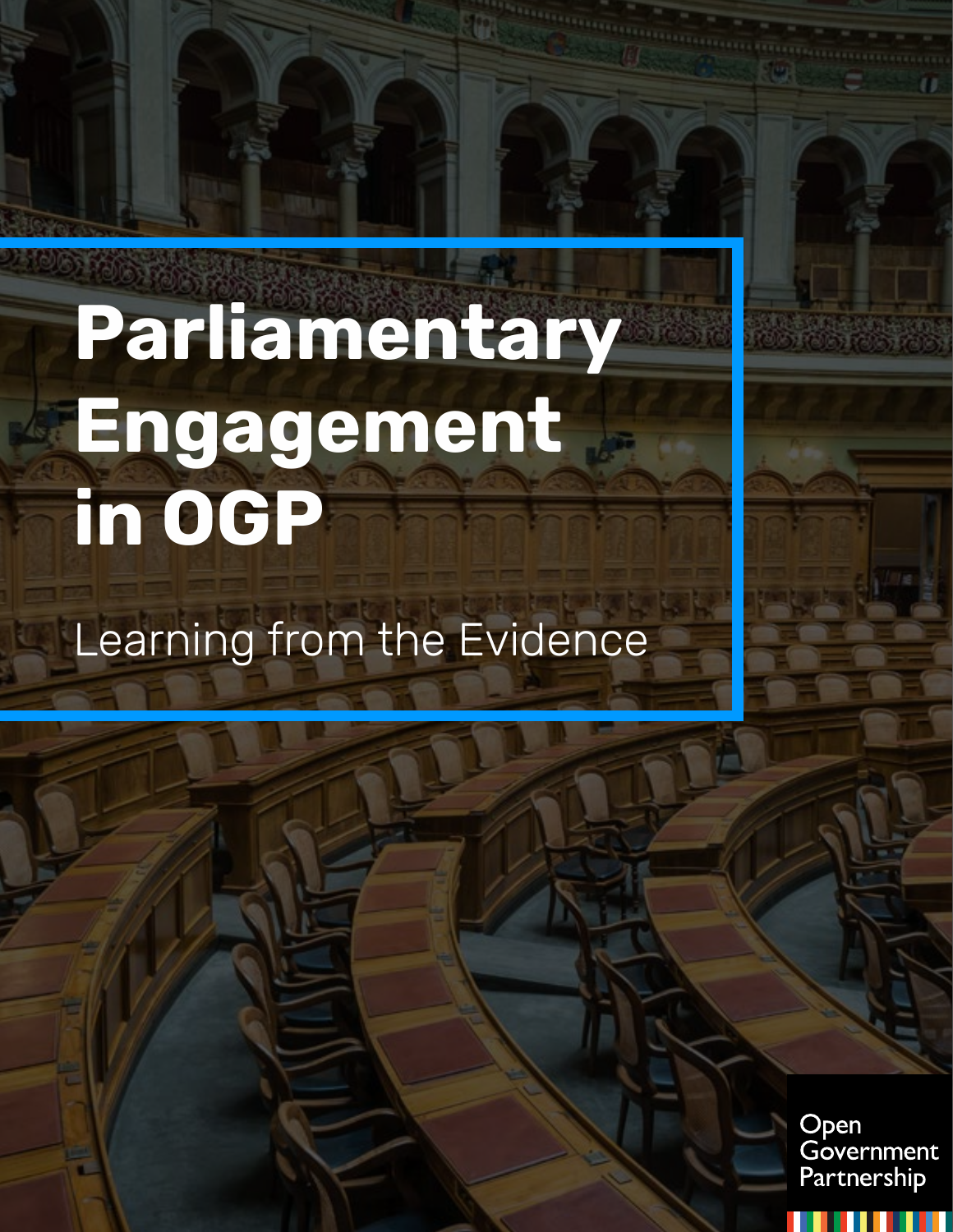### **Parliamentary Engagement in OGP**  Learning from the Evidence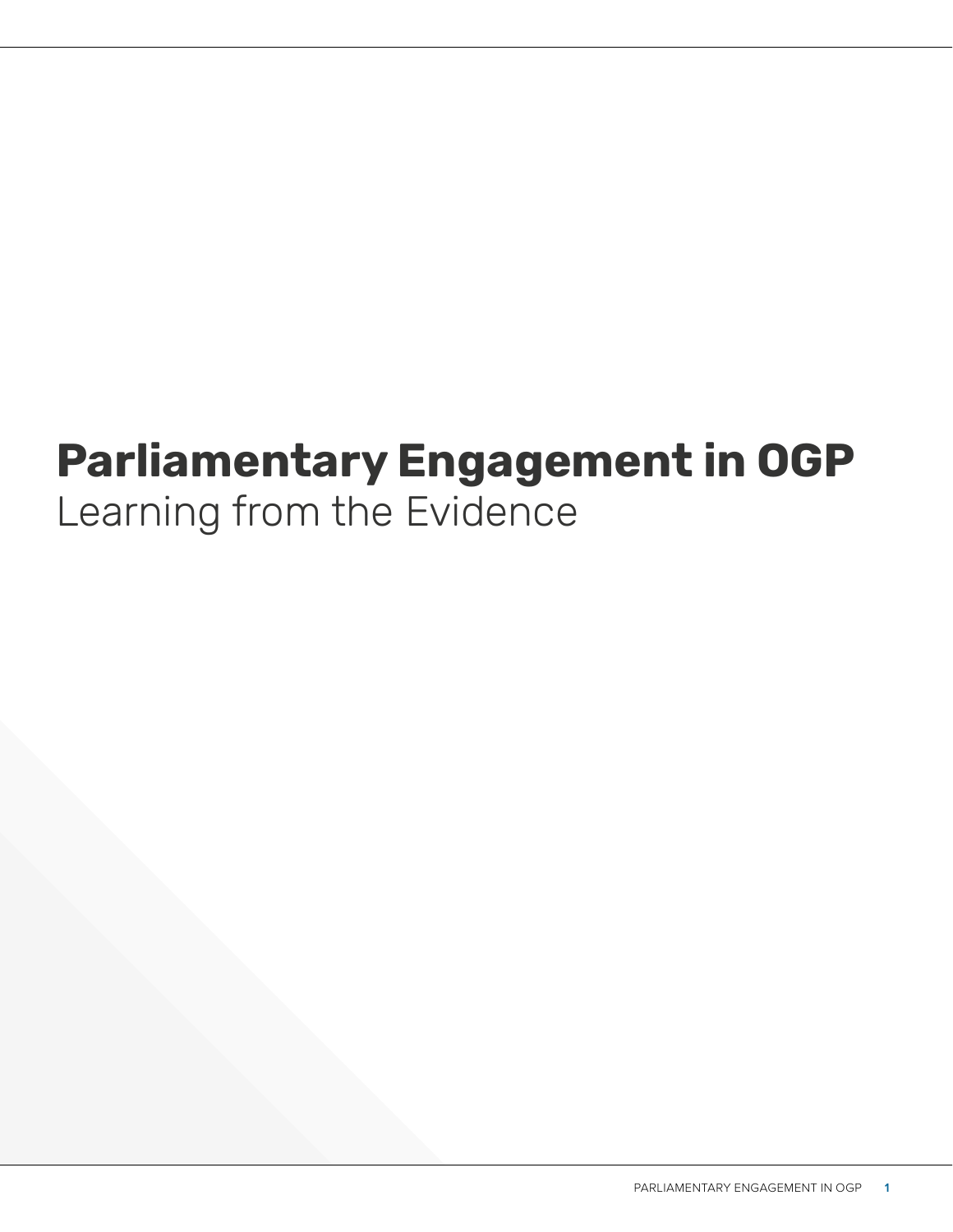### Table of Contents

| 2.2 Compliance Trumps Ambition & Meaningful Collaboration in Co-Creation processes<br>$\sim$ 15 |  |
|-------------------------------------------------------------------------------------------------|--|
|                                                                                                 |  |
|                                                                                                 |  |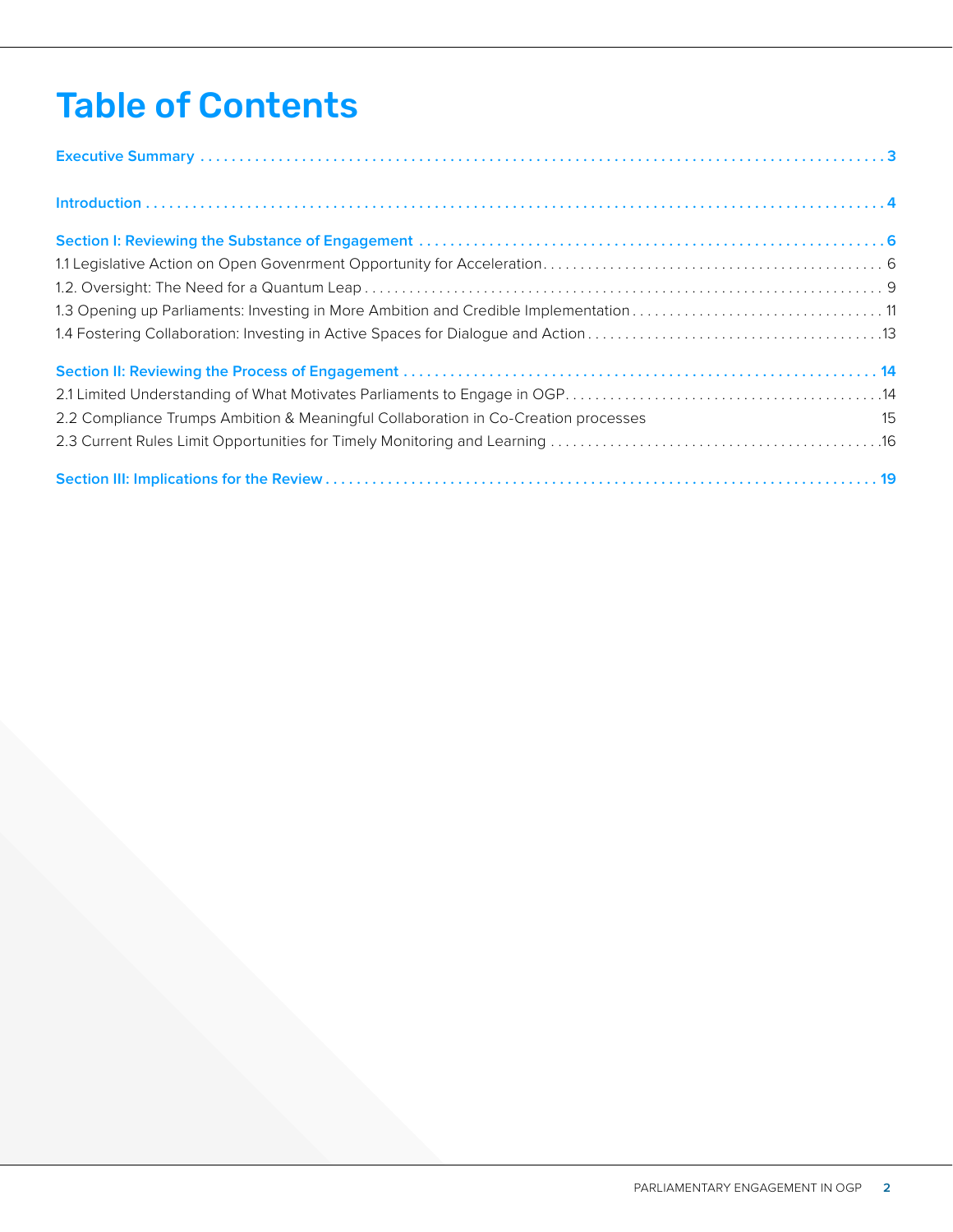### <span id="page-3-0"></span>Executive Summary

This paper aims to inform the Legislative Engagement Policy review and serves as background for consultations with parliaments and partners. It draws on data from the Open Government Partnership (OGP) commitments database, reports from the Independent Reporting Mechanism (IRM), findings from the OGP Support Unit, and insights collected through a range of formal and informal conversations with OGP stakeholders since 2011.

Part I reviews the substance of engagement, demonstrating significant variation in both quality and quantity:

- **1. Parliaments are increasingly acting as implementers of reform by taking legislative action in support of open government reforms.** Since 2011, parliaments have supported the implementation of OGP commitments and open government reforms. This important trend can be accelerated with improved guidance on the engagement of parliaments in the national OGP process for all stakeholders - parliaments, governments, and civil society.
- **2. Despite their evident importance, OGP commitments related to oversight and accountability functions lag behind.**  Effective parliamentary oversight of the executive branch is key to the integrity of democratic systems and, by extension, to the open government agenda. However, parliamentary oversight, in OGP, is an area for growth. Moving forward, more commitments could address this.
- **3. More ambition and credible implementation would further strengthen efforts to open up parliaments.** A growing number of open parliament champions are working with civil society advocates to make legislative institutions more transparent, accountable, and inclusive. Stronger co-creation and improved implementation would deepen the impact of these commitments.

**Advancing open government through legislative action, oversight, or by opening up parliamentary processes and institutions requires spaces for collaboration and dialogue**. The [2017 Legislative Engagement Policy](https://www.opengovpartnership.org/resources/parliamentary-engagement-policy-guidance-2017) outlines opportunities for parliamentary engagement in OGP, and allows parliaments to co-create and implement open parliament plans as chapters of national action plans. Part II reviews these engagement processes, resulting in two key findings.

First, as OGP data shows, **ambition often comes from effective engagement and co-creation.** Good communication - and collaboration where possible - between government, parliament, and civil society is essential for parliaments to support and contribute to OGP commitments and open government reforms. OGP will develop improved guidance for all stakeholders to work towards shared goals throughout the OGP process, with respect for the separation of powers.

Second, in a number of cases, the integration of open parliament plans in OGP action plans - requiring parliaments to work on the same two-year timeline as their executives - undermines their potential. Such an 'integrated' OGP action plan remains the preferred option, but is not feasible across all contexts or systems of government. In reviewing the policy, OGP will consider how rules can be modified to allow a greater focus on substance going forward.

OGP has seen substantial traction of parliaments as implementers of OGP commitments and reforms as well as in the co-creation and implementation of open parliament commitments and plans. As OGP steps into its second decade, parliaments will remain instrumental in delivering on open government ambitions. The revised parliament policy will enable all members of the OGP community to explore this to the fullest.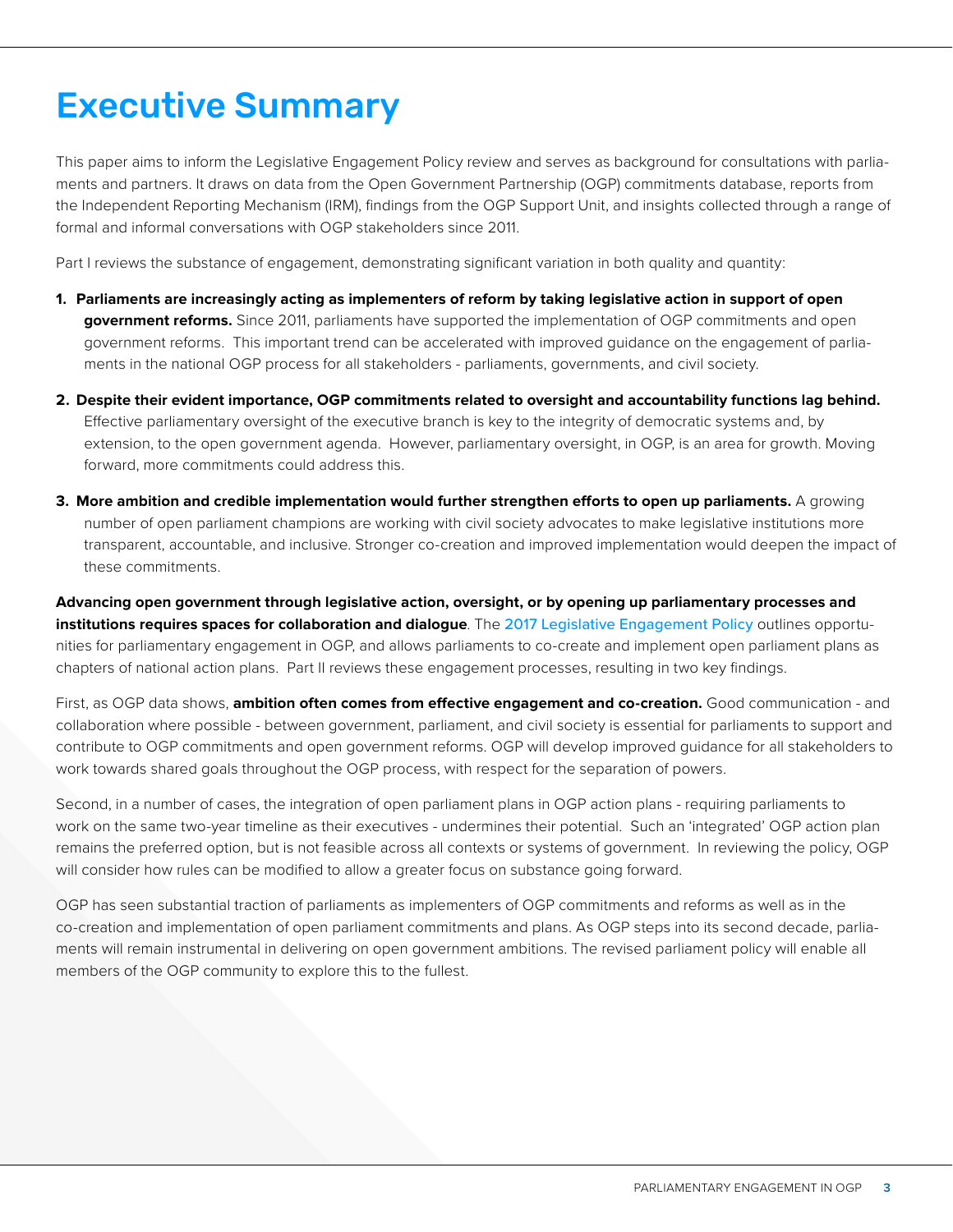### <span id="page-4-0"></span>Introduction

Strong legislative frameworks and independent, effective oversight are important enabling factors in the delivery of sustainable open government reforms. Some of the key aspirations of the open government movement (pursuing rightsbased approaches to open government, institutionalising reforms through legislation, ensuring sufficient allocation of resources to open government reforms, promoting and protecting civic space, defending democratic processes and institutions, and in the current context ensuring an open response, recovery, and renewal from the COVID-19 pandemic) simply cannot be met by the executive branch alone. They require legislative support.

Parliaments have participated in the Open Government Partnership (OGP) from the very beginning and have enabled the delivery of landmark open government reforms, from whistleblower legislation in Ireland to right to information frameworks in Kenya, Sri Lanka and Paraguay, and beneficial ownership transparency in Armenia and Nigeria.

Concretely, parliaments can help advance OGP commitments (and the open government agenda more broadly) in three key ways:

- **1. Legislative action**: parliaments can take legislative action to help translate commitments into action at the country level;
- **2. Parliamentary Oversight**: parliaments can advance open government reforms and OGP commitments by holding governments accountable;
- **3. Opening up Parliamen**t: parliaments can adopt the open government principles of transparency, accountability, participation, and inclusion in their own work and practices.

Creating active spaces for cross-party dialogue as well as dialogue with civil society and parliamentary constituents is crucial for the sustainability of these efforts.

Since the adoption of the [OGP Legislative Engagement Policy in 2017](https://www.opengovpartnership.org/resources/parliamentary-engagement-policy-guidance-2017), there has been considerable experience gathered on its implementation with over half of all OGP member countries witnessing parliamentary engagement in the OGP process or action plans. Following through with the review stipulated in the 2017 policy and as OGP steps into its second decade, it is useful to examine both the practice of how parliaments are participating in OGP and their commitments.

A more thorough understanding of these elements will help assess areas in which the existing Legislative Engagement Policy needs to be strengthened in terms of its rules and guidance as well as the role different stakeholders need to play to strengthen its implementation.

This paper seeks to provide the evidence base to inform the 2021 Legislative Engagement Policy Review and serves as background for consultations with parliaments and partners. It draws on reports from the Independent Reporting Mechanism (IRM), findings from the OGP Support Unit, and insights collected through a range of formal and informal conversations with OGP stakeholders.

The paper first examines the substance of parliamentary engagement (i.e. commitments made by the parliament via OGP action plans) and actions taken to either advance or oversee commitments made by the executive branch. It also examines the process of engagement, including the modalities of participation in OGP action plan processes, co-creation with civil society, and the spaces created or used to promote dialogue.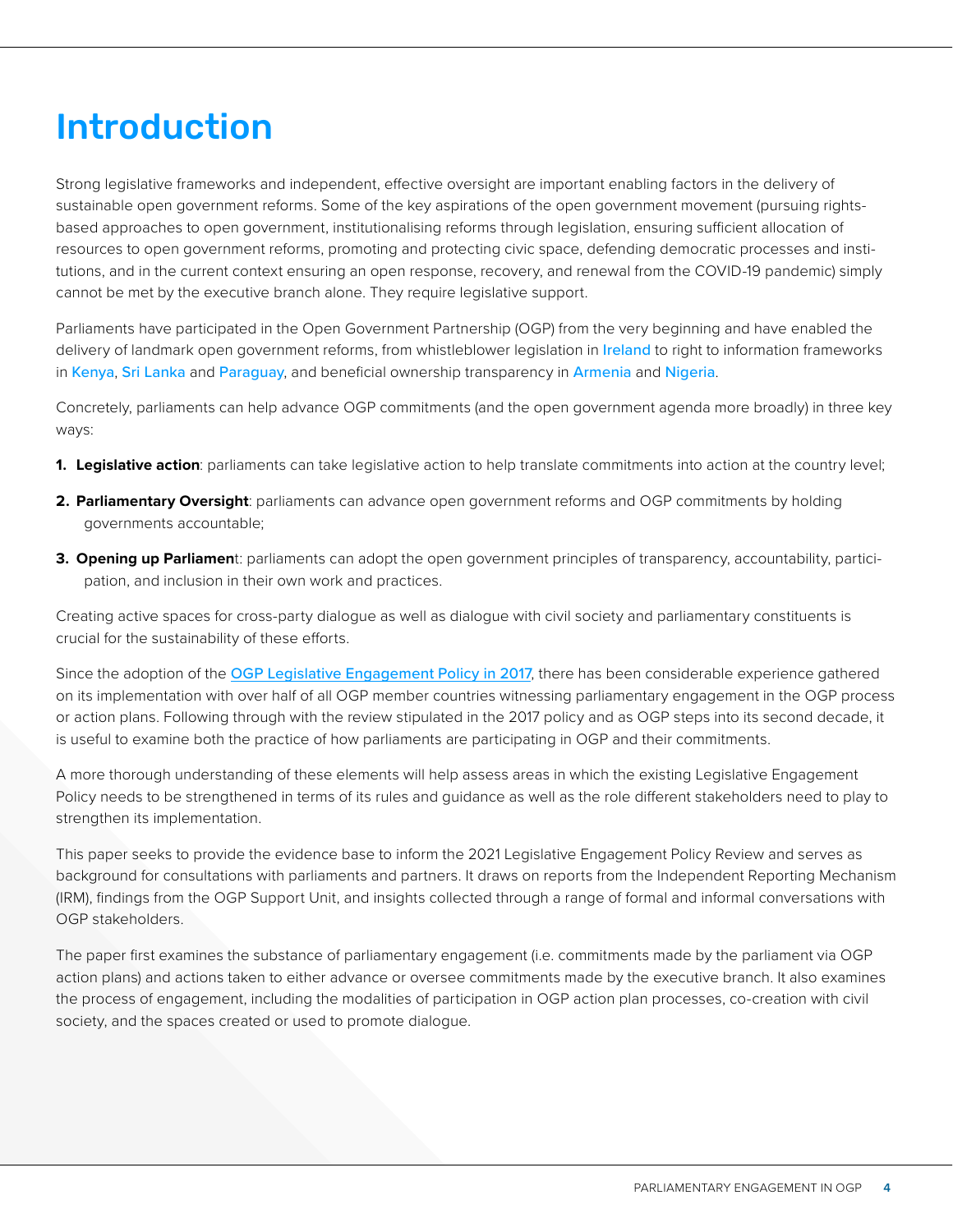#### **OGP's 2017 Legislative Engagement Policy**

When the Open Government Partnership (OGP) was launched, formal engagement on the government side was largely limited to the executive branch. Since 2017, in response to the growing engagement of parliaments, parliamentary engagement in OGP has been governed by dedicated [legislative engagement policy guidance](https://www.opengovpartnership.org/resources/parliamentary-engagement-policy-guidance-2017). This policy invites parliaments to:

- 1. Co-create commitments as part of the action plan process, and/or;
- 2. Co-create a stand-alone Open Parliament Plan (OPPs), which is submitted as a chapter of the action plan;
- 3. Advance and oversee commitments in action plans.

Individual commitments and OPPs co-created along these lines are recognised and assessed by OGP's Independent Reporting Mechanism (IRM). Parliament commitments and OPPs can be submitted as amendments to an original action plan, as [per OGP rules](https://www.opengovpartnership.org/documents/ogp-national-handbook/).

**Objectives of the Policy Review**: The 2021 OGP Legislative Engagement Policy Review seeks to ensure that:

- The rules and guidance for parliamentary engagement are updated to enable strengthened engagement of parliaments in the co-creation, implementation or oversight of open government reforms, building on the lessons learned till date. It also ensures that these updated rules are fully aligned with the revised Rules of the Game and compatible with the IRM [Refresh](https://www.opengovpartnership.org/process/accountability/about-the-irm/irm-refresh/).
- Parliaments and their members are better integrated in OGP efforts at the national, regional, and global levels to advance strategic thematic priorities and there is improved coherence between OGP's overall strategy and its parliamentary engagement policy.
- There is accommodation for the different systems of governance and parliamentary structures and traditions across the breadth of OGP membership.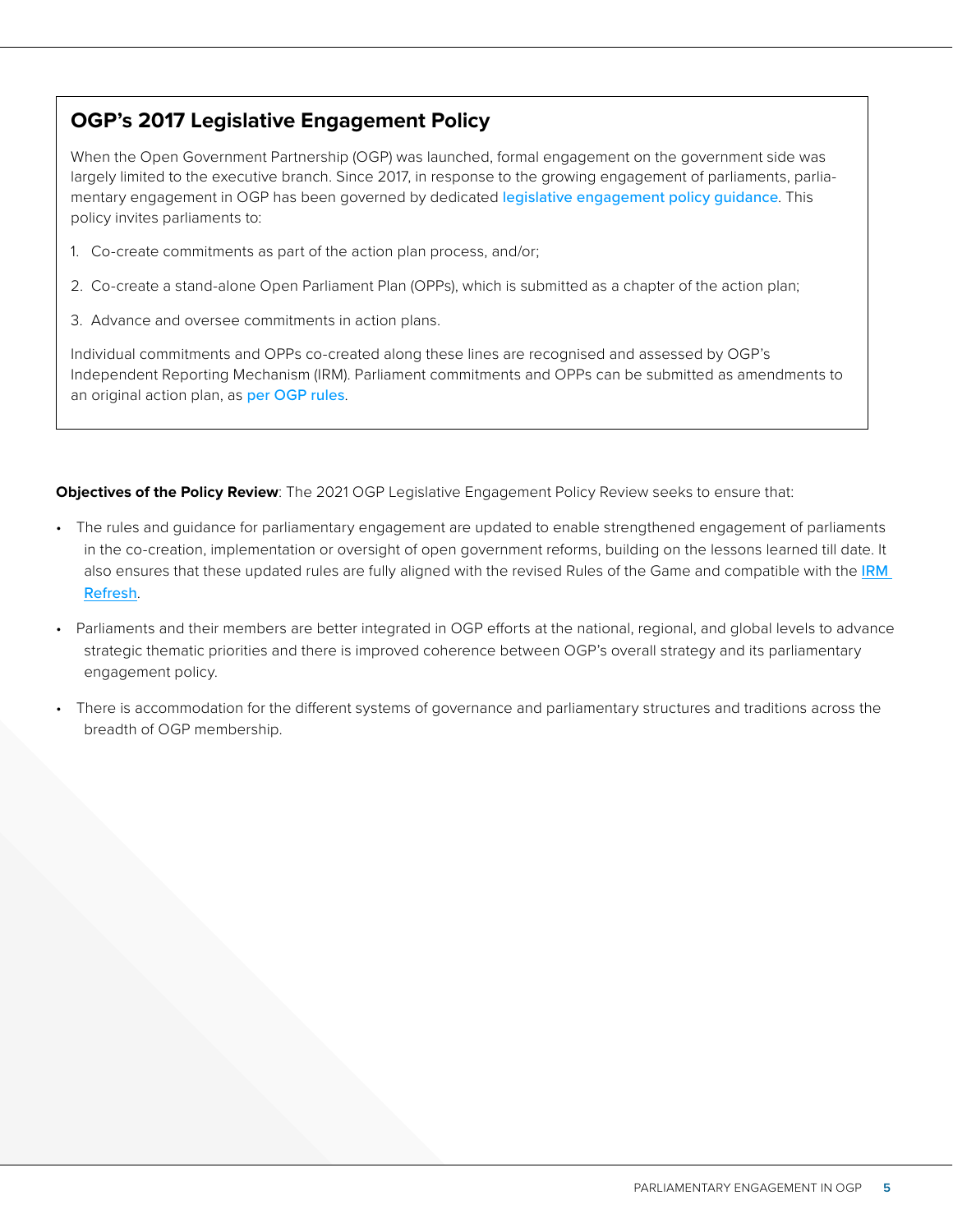### <span id="page-6-0"></span>Section I: Reviewing the Substance of Engagement

The 2017 Legislative Engagement Policy envisaged parliaments to:

- take legislative action in support of open government including enacting and resourcing implementation of open government reforms;
- oversee government activity, including government implementation of OGP action plans, for example, through public hearings reviewing the IRM reports
- advance openness of parliaments themselves by opening up information and process.

What has been the experience so far? What can be concluded from the data from action plans and the IRM? What questions remain to be answered in the course of this review and future research? This section explores the above for each category of action.

#### 1.1 Legislative Action on Open Government: Opportunity for Acceleration

Parliaments have supported the implementation of OGP commitments and open government reforms by taking legislative action in a number of areas. Highlights include [Ireland](https://www.opengovpartnership.org/members/ireland/commitments/IE0015/)'s 2014 Protected Disclosures Act which was hailed as one of the most robust pieces of whistleblower legislation in the world. The parliaments of [Ghana](https://www.opengovpartnership.org/members/ghana/), [Kenya](https://www.opengovpartnership.org/members/kenya/commitments/KE0017/), [Paraguay](https://www.opengovpartnership.org/members/paraguay/commitments/PY0016/) and [Sri Lanka](https://www.opengovpartnership.org/members/sri-lanka/commitments/LK0022/) moved on introducing or strengthening right to information legislation, strengthening the enabling framework for broader open government reforms. And more recently, [Armenia](https://www.opengovpartnership.org/members/armenia/commitments/AM0037/) and [Nigeria](https://www.opengovpartnership.org/members/nigeria/commitments/NG0020/)'s legislatures enacting pivotal provisions en route to the implementation of beneficial ownership commitments made by the executive branch in their OGP action plans.

#### *Parliaments are increasingly acting as implementers of reform by taking legislative action in support of open government reforms*

Since 2011, 765 commitments have been tagged under the "Legislation and Regulation" category, representing 17% of OGP commitments to date. This has increased in recent action plans. Of all commitments co-created in the last two years, 20% were tagged as 'Legislation and Regulation'.

It is important to note that, OGP does not separately record whether commitments fall into the 'legislation' (requiring legislative action, and therefore parliamentary engagement) or 'regulation' realm of action. An audit of action plans of the last two years revealed that nearly two thirds of ascertainable legislation and regulation commitments require legislation. We should extrapolate with caution, but these numbers suggest that somewhere between 10% and 15% of all OGP commitments require legislation action.

A positive trend is that parliaments are increasingly engaged in OGP as implementers of reforms. Policy areas such as anti-corruption and access to information most commonly require legislative action, followed by fiscal openness. Commitments on extractive industries also stand out since taking steps towards a legal framework that promotes transparency and accountability is a common denominator across the ambitious commitments in this policy area. Participation in law-making is also notable, a policy area in which parliament is a critical actor both as an initiator and implementer: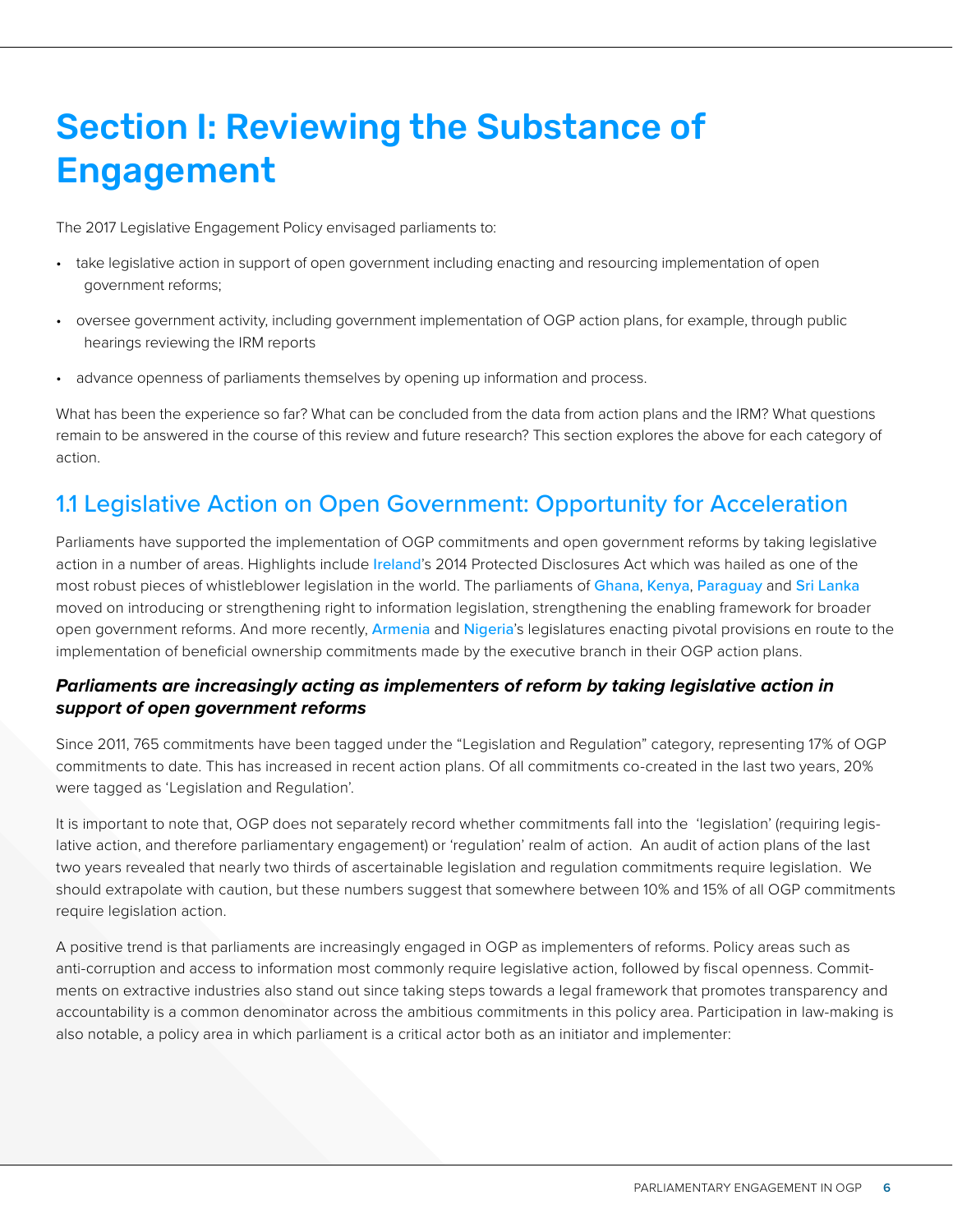<span id="page-7-0"></span>

| <b>Policy Area</b>             | <b>No. Commitments</b> |
|--------------------------------|------------------------|
| Anti-corruption                | 205 <sup>1</sup>       |
| Access to information          | 192                    |
| Fiscal openness                | 131 <sup>2</sup>       |
| Public services                | 107                    |
| Private sector-related reforms | 82                     |
| Money in politics              | $67^{3}$               |
| Sustainable Development Goals  | 67                     |
| Participation in law-making    | 54 <sup>4</sup>        |
| Justice                        | 50                     |
| Civic space                    | 38                     |
| Extractives                    | 37                     |
| Gender                         | 28                     |
| Open contracting               | 23                     |

In 2020, OGP started tracking legislative commitments in emerging areas of importance in the open government agenda such as automated decision-making, data stewardship and privacy, disinformation/misinformation, online civic space, regulation of big tech, and digital governance. While these have recorded just a single commitment since then, more traction is expected in the coming years. These are areas where parliamentary engagement (legislative action, oversight and dialogue) can make significant contributions.

A machine-learning examination of the text of OGP commitments shows that legislation-related terms (e.g. "Law", "bill", "draft law", "legislation", and "legal") are highly associated with ambition<sup>5</sup>. This means that, in addition to the role of these commitments in law-making, and thereby codifying open government reforms, the IRM considers these reforms to be potential game-changers. Commitments under Legislation and Regulation also demonstrate high completion rates, signalling they were largely or fully implemented within the action plan timeframe, as reviewed by the IRM.

111 Legislation and Regulation commitments have been rated 'potentially transformative' by the IRM (the highest possible ambition rating). For 87 of those, completion data is available (others have not yet been reviewed or not yet started). 30 required legislative action (drafting, adopting and/or amending legislation), and only half of those were 'substantially completed' or 'completed'. This indicates that there is an opportunity to strengthen implementation of these highly rated commitments requiring legislation through more effective parliamentary engagement.

<sup>1</sup> Including 25 on asset disclosure, 23 on beneficial ownership, 23 on conflicts of interest and 18 on elections and political finance

<sup>&</sup>lt;sup>2</sup> Including 90 on Publication Of Budget/Fiscal Information, 20 on Public Participation In Budget/Fiscal Policy, 18 on Oversight Of Budget/Fiscal Policies, 31 on tax.

<sup>&</sup>lt;sup>3</sup> Including any commitment tagged as relevant to Conflict of Interest, Asset Disclosure, Elections & Political Finance, or Lobbying

<sup>4</sup> Includes any commitment tagged as relevant to Lobbying OR Open Parliaments + Public Participation

<sup>&</sup>lt;sup>5</sup> Ambition in OGP refers to those commitments with moderate or transformative potential for impact as assessed by the IRM.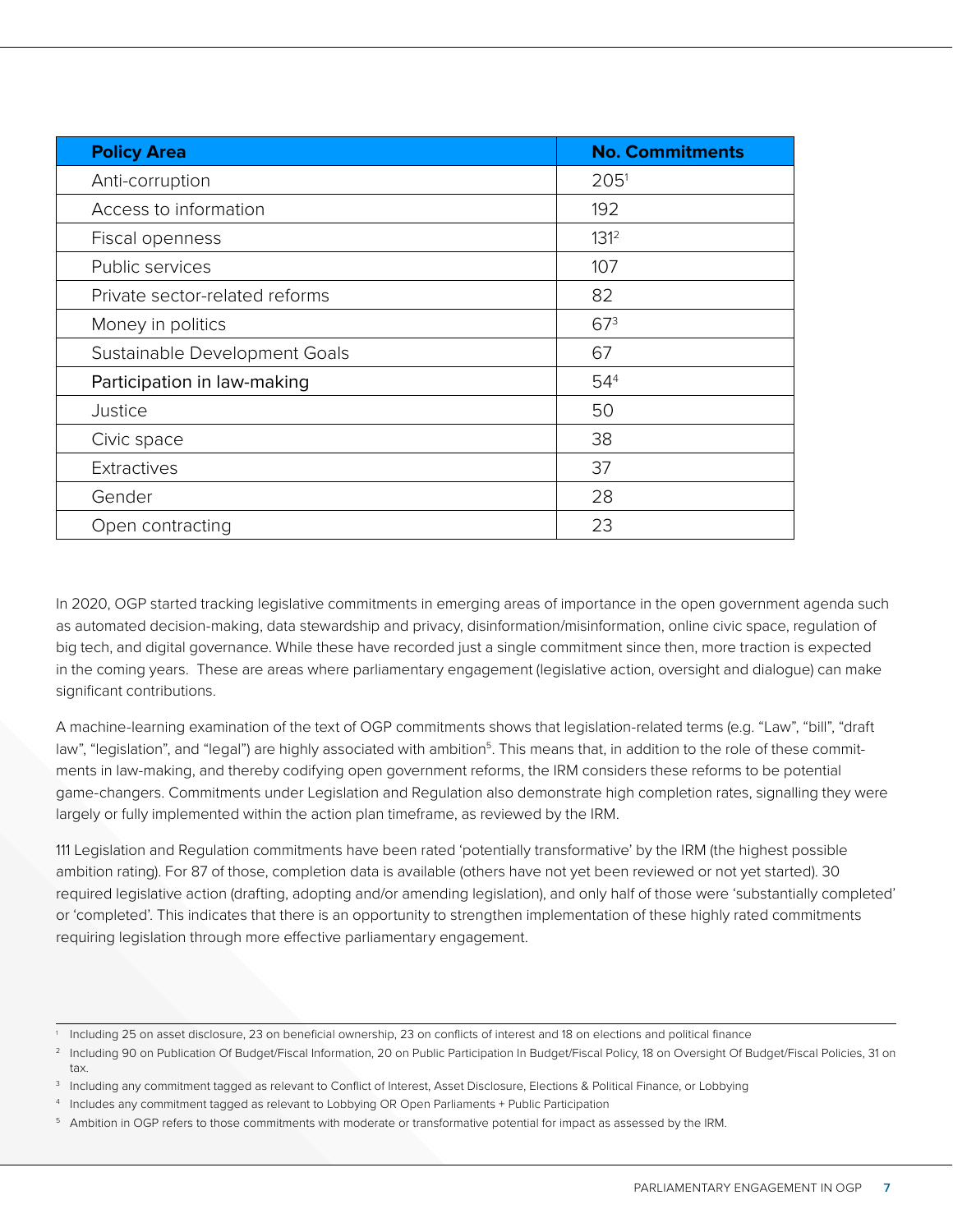#### <span id="page-8-0"></span>*Gaps: Understanding impact, the role of parliaments in initiating commitments, and missed opportunities for parliamentary engagement*

Legislation and Regulation commitments perform a little below average on the 'Did It Open Government' (DIOG) indicator: out of 148 commitments that score high on ambition and completion, 57 also perform strongly on DIOG. There is an absence of evidence as to why this is, but anecdotal evidence suggests this is probably explained in part by a lag in impact rather than a lack of impact. Moving from legislative action to implementation is a complex and lengthy process. Once legislation is adopted, the translation of that legislation into a regulatory framework (and, ultimately, implementation) is typically a multi-year undertaking. Afghanistan's commitment on its Law on Processing, Publishing and Enforcing Legislative Documents and Ukraine's commitment on a law on public consultation were considered potentially transformative and fully completed, but recorded impacts remained 'marginal' at the time of the IRM review.

OGP is also not set up to track commitments beyond the action plan period, and therefore does not systematically capture to what extent commitments included in previous action plans lead to opening governments further down the line.

There are also some important unknowns that limit further analysis and sensemaking from the data. First, we do not fully understand the role of parliaments in initiating and/or supporting the co-creation of commitments that require legislative action. Work is underway to map the provenance of OGP commitments: this will allow a better understanding of where and how commitments originate, with parliaments as possible initiators.

Second, combining legislation and regulation in a single tag makes analysing data on commitments that specifically require legislative action a time and labour-intensive task. This needs attention as OGP makes continual improvements to its data tagging systems.

Finally, we do not have a clear picture of the missed opportunities in this area. Currently, there is no systematic way to query the data to find what commitments required legislative action and failed to be (fully) implemented due to a lack of parliamentary engagement. Or indeed, what commitments might have benefited from legislative action but did not specify these due to the government's treatment of separation of powers in making commitments or adopting specific milestones. Additional data collection and analysis is also needed to understand how systems of government (presidential or parliamentary) or differences in parliamentary systems affect the adoption and implementation of commitments requiring legislative action.

#### *Emerging Insights*

Even as parliaments are increasingly engaged as implementers of commitments, it is evident that more can done in this area, particularly around thematic priorities that stand to benefit from open legislative action (e.g. civic space, environmental democracy, other legislative measures taken in response to the COVID-19 pandemic, etc.).

The current legislative policy creates room for parliaments to make commitments through the executive-led national OGP co-creation process or develop their commitments through an independent process, following OGP standards. Yet, limited coordination between the executive and legislative branches prevents the full potential of open government reforms being advanced through legislative action.

Given OGP's mandate and the wide variety of systems of government its membership represents, OGP cannot prescribe engagement of specific state institutions in the OGP process or coordination between them. However, there are several improvements that can be considered.

1. Asking country stakeholders engaging in the executive action plan process to systematically assess commitments that need legislative action (a 'legislative scan') as part of the OGP commitment template. This could enable country stakeholders to identify where specific parliamentary outreach and engagement is needed and develop strategies to do so.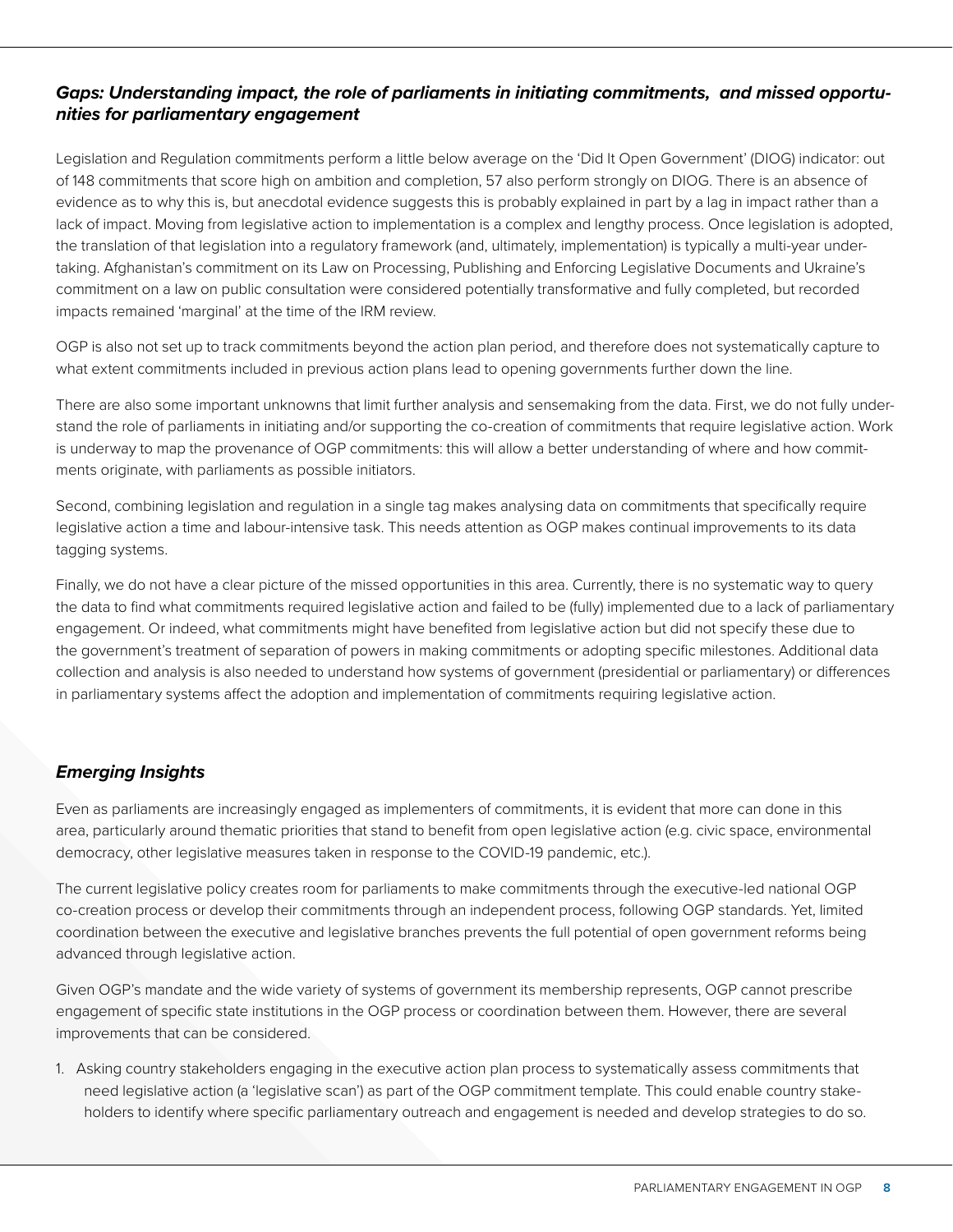This could in turn inform the high-level outreach, peer exchange and support strategies of the OGP Support Unit, OGP Steering Committee and partners. Additionally, OGP needs to better understand how domestic civil society's legislative advocacy agendas could be connected to the national OGP dialogue and plans.

- 2. Improved guidance to OGP Points of Contact on engaging parliaments in their OGP process, recognizing limitations that might be imposed by different systems of government or different parliamentary systems.
- 3. Targeted support to parliamentary engagement around OGP's focus themes as laid out in OGP's Three-Year Implementation Plan.
- 4. Ensuring that convenors of open parliament plans engage the appropriate parliamentary representatives to enable commitments that relate to legislative action.

*Questions for consultation:*

- Overall, where and how could the existing policy be strengthened for encouraging legislative action?
- How can legislative commitments be made under different systems of government and in view of the separation of powers, and how should this influence the rules and guidance in the revised policy?
- How can improved coordination between the executive and legislative efforts for open government take into account different systems of government?
- How can domestic civil society be better equipped to engage parliaments in their national OGP processes, or connect their work with parliamentarians outside OGP processes with the national dialogue and plans?
- What are the implications for co-creation rules, guidance, and support extended to parliaments and the executive to accelerate progress in this area? What are some of the specific actions that national OGP coalitions can take in this area?

#### 1.2 Oversight: The Need for a Quantum Leap

Effective parliamentary oversight of the executive branch is key to the integrity of democratic systems and, by extension, to the open government agenda. Parliaments can exercise oversight of the government through parliamentary questions and committee work. In addition, they can play a key role in institutionalising, overseeing, and building on the work of accountability mechanisms such as audit institutions, ombudsmen and other oversight bodies. This role is especially acute with rising authoritarianism, some of it tied to power grabs by the executive branch and dominant parties.

#### *Despite their evident importance, OGP commitments related to oversight and accountability functions lag behind*

[OGP research](https://www.opengovpartnership.org/stories/dont-let-cash-slip-away-how-to-build-strong-government-oversight-of-stimulus-spending/) confirms the importance of oversight commitments. Fiscal oversight and oversight for anti-corruption hold particular potential in areas of key concern today: the protection of civic space, the integrity of democracy, the response and recovery from the COVID-19 pandemic, and the climate crisis. Recent research on stimulus and pandemic relief oversight showed just how important parliaments are as representatives of the public and as channels for public accountability in ensuring equitable, effective, and efficient spending.

In addition to strengthening parliamentary oversight, there is also a need to strengthen related elements of public participation and disclosure, including transparency of the oversight mechanisms themselves in addition to contents under review. Yet, only 10% of OGP commitments are on parliamentary oversight and only a handful of those are led by the parliaments themselves. [Kenya's](https://www.opengovpartnership.org/members/kenya/commitments/KE0027/) commitment to build a legal framework for public consultation across the legislative and other business of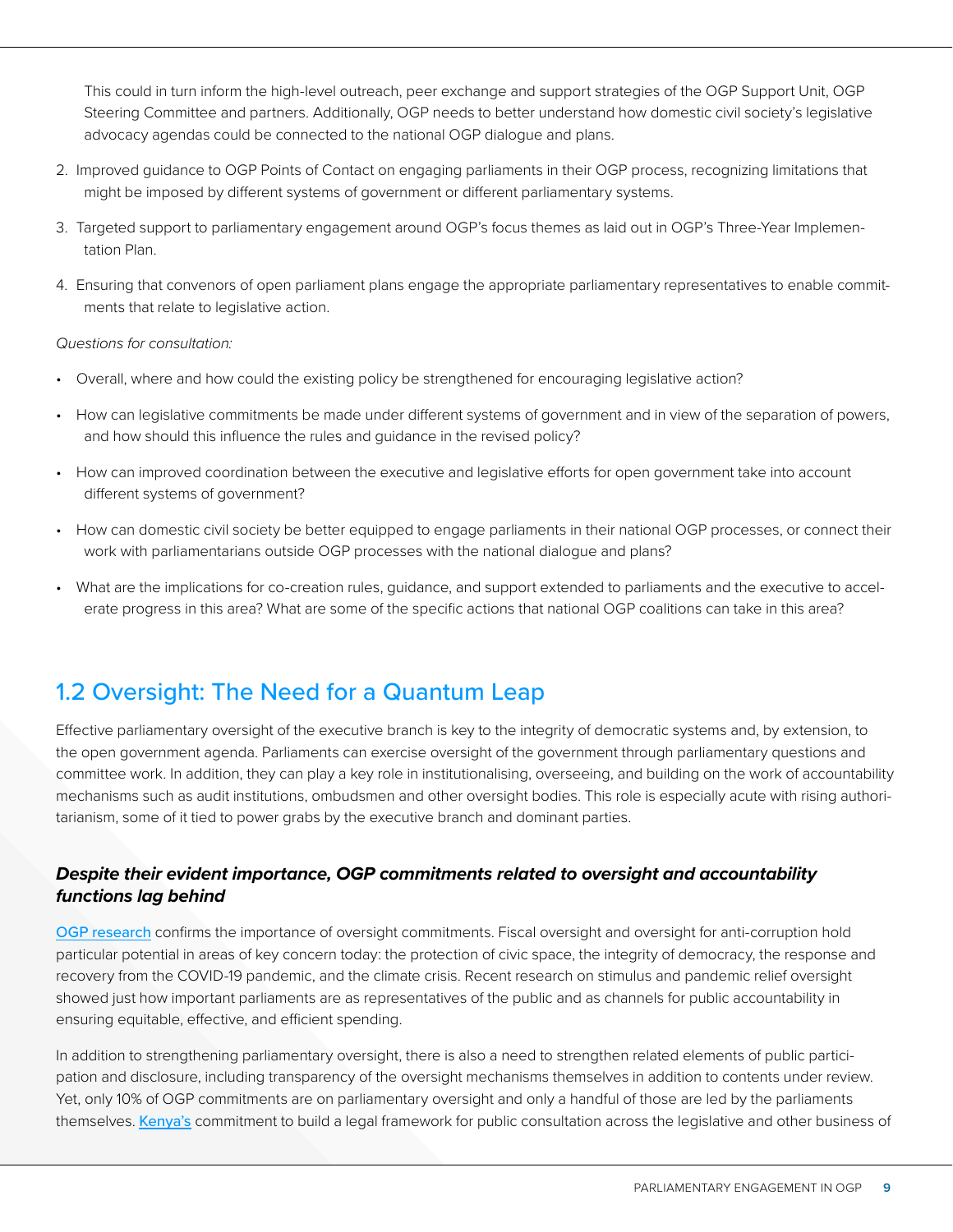Parliament and its committees stands out as an example, but here again, implementation has proven challenging per the IRM's assessment. In general, legislative commitments in OGP tend to focus more on participation and transparency rather than on oversight or accountability mechanisms.

Alongside commitments on oversight of open government reforms, a handful of parliaments have employed their oversight powers to oversee the OGP action plan. The parliaments of Kyrgyzstan and Liberia have committed to monitoring the implementation of the OGP action plan, and several countries have used IRM reports to inquire about the implementation of the OGP action plan. In Kenya, Senator Serargey made a statement to Parliament positioning OGP as a tool for legislative oversight and accountable governance in the country, touching on Parliament's role in implementing the action plan and in delivering on some of the key priorities going forward, including debt transparency and equitable vaccine distribution. However the contributions of such efforts to eventual results is not known.

#### *Gaps: Lack of evidence of parliamentary oversight of OGP plans, commitments or its efficacy*

In addition to the notable lack of OGP commitments on parliamentary oversight, there are some other areas where data and evidence are lacking. OGP does not systematically track efforts of parliaments to hold the executive branch to account on the implementation of OGP action plans or specific reforms. In the instances where this does happen, there is no evidence in support of the efficacy to advance the implementation of the commitments.

It is also important to note that OGP does not currently have an 'oversight' or other data tag that allows deeper qualitative assessment of parliamentary oversight. For these reasons, OGP has not measured how these commitments perform and/or compare to others.

#### *Emerging Insights*

Parliamentary oversight is integral to democracy and therefore indispensable for the open government agenda. Parliamentary oversight in OGP is an area for growth: moving forward, more commitments could address this area of unmet need.

- 1. National OGP coalitions, parliamentary monitoring organisations, and convenors of open parliament plans could do more to engage parliaments in playing this oversight function, and share lessons with the broader community where this is being done more proactively.
- 2. The current Legislative Engagement Policy does not preclude parliaments from co-creating or implementing public oversight commitments, or overseeing the implementation of the executive's plans or commitments, but no dedicated support and/or guidance is in place to facilitate this.

#### *Questions for consultation:*

- How can the OGP platform be used to strengthen parliamentary engagement in the much needed growth area of parliamentary oversight commitments?
- How can we encourage and better track parliamentary oversight of OGP plans or commitments?
- For both, what roles do different actors in the OGP ecosystem need to play? What is the support needed from the Support Unit and other partners? And what actors, structures and processes should be accounted for in any revised OGP guidance to encourage action in this area?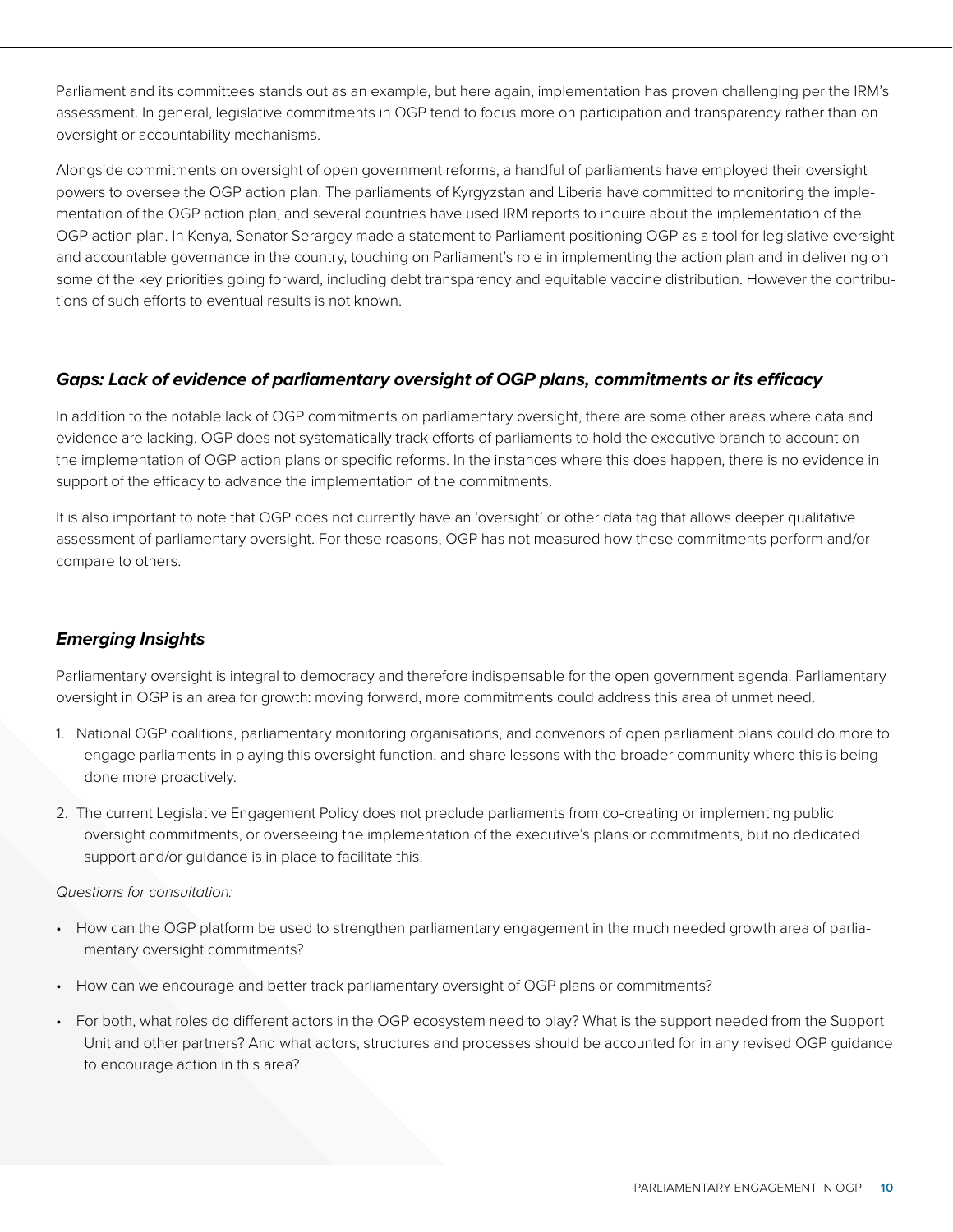#### 1.3 Opening up Parliaments: Investing in More Ambition and Credible Implementation

A growing number of open parliament champions have worked with civil society advocates to make legislative institutions more transparent, accountable and inclusive. Recent years have seen an increase in uptake of open parliament commitments in OGP action plans, with a peak in 2018. Since the adoption of the 2017 Legislative Engagement Policy, full-fledged open parliament plans have been developed in [Argentina](https://www.opengovpartnership.org/members/argentina/), [Chile](https://www.opengovpartnership.org/members/chile/), [Georgia](https://www.opengovpartnership.org/members/georgia/), [Indonesia](https://www.opengovpartnership.org/members/indonesia/), [Kyrgyzstan](https://www.opengovpartnership.org/members/kyrgyz-republic/), [Morocco](https://www.opengovpartnership.org/members/morocco/), [Paraguay](https://www.opengovpartnership.org/members/paraguay/), and [North Macedonia](https://www.opengovpartnership.org/members/north-macedonia/). 102 out of 160r of open parliament commitments were co-created by these parliaments.

| <b>Region</b> | Number of open parliament commitments (open parliament plans in italics)                                                                                                                                                                           |
|---------------|----------------------------------------------------------------------------------------------------------------------------------------------------------------------------------------------------------------------------------------------------|
| Africa        | 16 (Kaduna State, Nigeria; Kenya; Liberia; Morocco; Nigeria; Sierra Leone; Tunisia)                                                                                                                                                                |
| Americas      | 32 (Argentina; Brazil; Buenos Aires, Argentina; Canada; Chile; Costa Rica; Dominican<br>Republic; Honduras; Jalisco, Mexico; Panama; Peru; Paraguay; Uruguay)                                                                                      |
| Asia-Pacific  | 51 (Afghanistan; Armenia; Azerbaijan; South Cotabato, Philippines; Georgia; Indonesia;<br>Kyrgyz Republic; South Korea; Sri Lanka; New Zealand; Philippines; Papua New Guinea)                                                                     |
| Europe        | 61 (Albania; Bulgaria; Denmark; Estonia; Finland; Greece; Croatia; Italy; Lithuania; Latvia;<br>Madrid, Spain; Moldova; Montenegro; North Macedonia; The Netherlands; Portugal;<br>Romania; Serbia; Scotland, UK; Slovak Republic; United Kingdom) |

Open parliament commitments perform average on ambition: 44% of open parliament commitments are rated 'moderate' or 'potentially transformative' by the IRM, compared to a global average of 45%.

To illustrate, examples of strong open parliament commitments include the asset declaration legislation passed by Argentina opening up information on asset disclosures of Members of Parliament, the significant and ongoing steps Estonia is taking towards transparency and citizen participation in law-making, and the work Sierra Leone's parliament is doing to include more women and vulnerable groups in parliamentary business.

Open parliament commitments with poor ambition scores<sup>6</sup> vary widely in focus, but a significant portion of them fall into two categories: awareness raising (publicity campaigns, social media outreach, web portals that improve user experience but don't disclose any new information) and institutional development (often building on existing strategic plans, but without concrete steps towards increased transparency, accountability or participation). While many of these are laudable initiatives, they are only marginally relevant to the open government agenda.

The average rate of completion of commitments related to opening parliaments is just under 75%, which is similar to the global average for other types of commitments. Members with several open parliaments commitments tend to complete them at lower rates than members with only 1 or 2 commitments. Further data collection and analysis is needed to understand this discrepancy; anecdotal evidence suggests this could be due to the length of some open parliament plans (more than 5, in some cases more than 10 commitments) and/or due to issues around buy-in and capacity at implementation level. Around 20% of the commitments are not relevant to any of the OGP values (transparency, accountability, participation, and inclusion).

Finally, even as some parliaments have convened standalone co-creation process to adopt and implement open parliament plans with commitments that open up parliamentary information or processes, this has not been accompanied by commitments relating to legislative action (either to complement the executive branch's commitments or legislative action initiatives by parliaments) or those relating to parliamentary oversight by those parliaments.

<sup>6</sup> Scoring 'Minor' and 'None' on 'potential impact', as assessed by the IRM.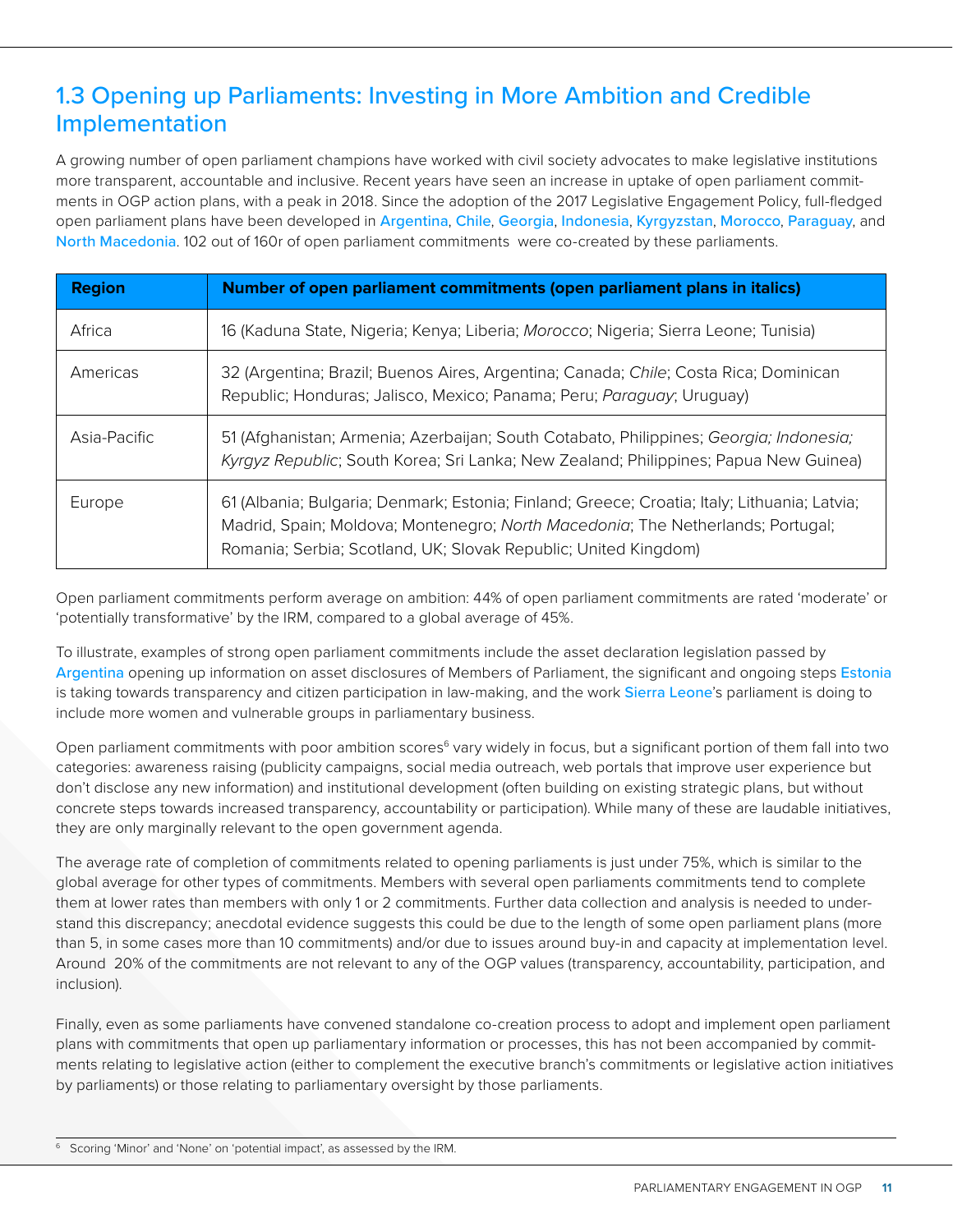#### <span id="page-12-0"></span>*Gaps: Limited IRM data and resources to incentivise ambition*

A significant number of open parliament commitments co-created from 2018 to 2020 were included in open parliament plans as part of action plans yet to be reviewed by the IRM at the time of writing, while others were added in addendum to already submitted action plans. For these commitments, no data is available on potential impact (ambition).

It is also unclear why, following a peak in 2018, the number of open parliament commitments has dropped. This could be (and likely is) simply a historical anomaly. It could also be a result of the 2017 Legislative Engagement Policy. The opportunity to manage a distinct co-creation process may have encouraged some parliaments to accelerate their work in this area, while discouraging other parliaments who may have viewed the co-creation process as onerous from doing the same.

A gap in encouraging greater ambition in open parliament commitments has been the lack of model or sample commitments across a range of open parliament issues, that take into account different starting points and different systems.

#### *Emerging insights:*

With a considerable number of parliaments now co-creating open parliament commitments, either as stand-alone commitments in the executive branch's action plan or as full-fledged open parliament plans, there is a clear opportunity to invest in improved ambition and relevance. Experts in parliamentary openness could work with OGP to create a range of sample commitments, complemented with outreach and peer exchange efforts to cultivate leadership and provide opportunities for peer learning and inspiration.

The finding that completion rates are lower where more than one or two commitments are co-created suggests that the rules and guidance governing the co-creation of commitments, particularly for independent open parliament plans, needs a firm rethink (see discussion under 'co-creation' in Section II for a detailed discussion).

Finally, it is important to recognise that co-creation comes with additional challenges in countries where the existing relationship between parliament and civil society is fraught. It is not unusual for parliament and (parts of) civil society to develop an adversarial dynamic: parliament and/or individual members of parliament may perceive civil society actions as adverse, while civil society may feel parliament is not adequately representing its interests. In such cases, it may be difficult to conduct or even initiate a strong co-creation process. Here, too, the revised rules and guidance referenced above should provide further support to the stakeholders involved.

#### *Questions for consultation:*

- How can OGP encourage more ambitious open parliament commitments?
- What guidance or support could OGP offer to facilitate the co-creation and implementation of more ambitious open parliament commitments?
- What OGP rules and/or guidance complicate the co-creation of open parliament commitments? What would need to change to strengthen ambition and improve completion rates?
- What opportunities for learning would help raise the ambition of open parliament commitments?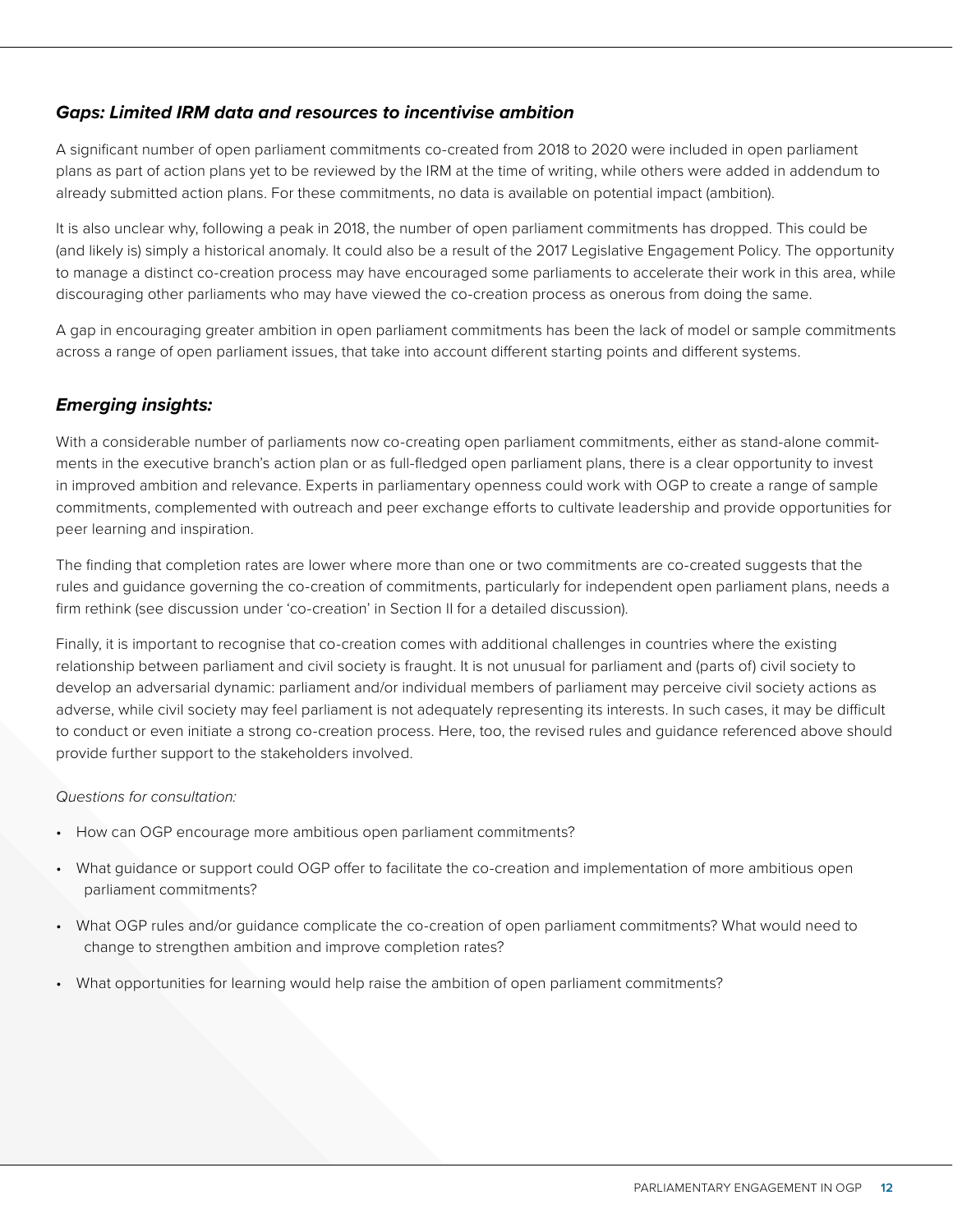#### 1.4 Fostering Collaboration: Investing in Active Spaces for Dialogue and Action

Advancing open government, through legislation, parliamentary oversight, or by opening up parliamentary processes and institutions, almost always requires spaces for collaboration and dialogue for soliciting input, negotiating across party lines, agreeing approaches, receiving and responding to feedback. The 2018 Parliaments as Partners for Open Government Reform publication notes several such areas where multi-stakeholder dialogue is essential. As examples:

- Spaces for civic engagement may allow for more informed decision-making by connecting legislators to subject specialists and technical expertise they may otherwise not have access to.
- Similarly, as a growing number of parliaments currently do, offering citizens to not just monitor but also comment on bills through crowdlaw initiatives requires spaces for deliberation on such comments.
- Legislation and oversight in several policy areas most notably public services such as education, health, housing and infrastructure - require cross-party collaboration because they are, by nature, longer term projects.
- Coordination between parliamentary staff and members of parliament is essential for ensuring that the management and daily operations of the parliament as an institution is open, where possible.
- Similarly, balanced annual budgets, –proposed by the executive and reviewed and adopted by parliament are necessary to resource the sustainable implementation of OGP commitments.
- Parliamentarians should facilitate dialogue between public petitioners and the executive.

While almost all parliaments may have existing structures and processes in place to facilitate the above, including standing and ad-hoc committees and public hearings, the emphasis, and added value that OGP brings is, in promoting the openness and accessibility of these structures and processes to the broader public.

OGP participants commit to developing action plans through a multi-stakeholder process, with the active engagement of citizens and civil society, recognizing that the collaboration of citizens, civil society, political and official champions and other stakeholders is essential to developing, securing and implementing lasting open government reforms. The requirements of co-creation and establishment of multi-stakeholder spaces for dialogue are some of the means provided for in the OGP model to achieve this collaboration.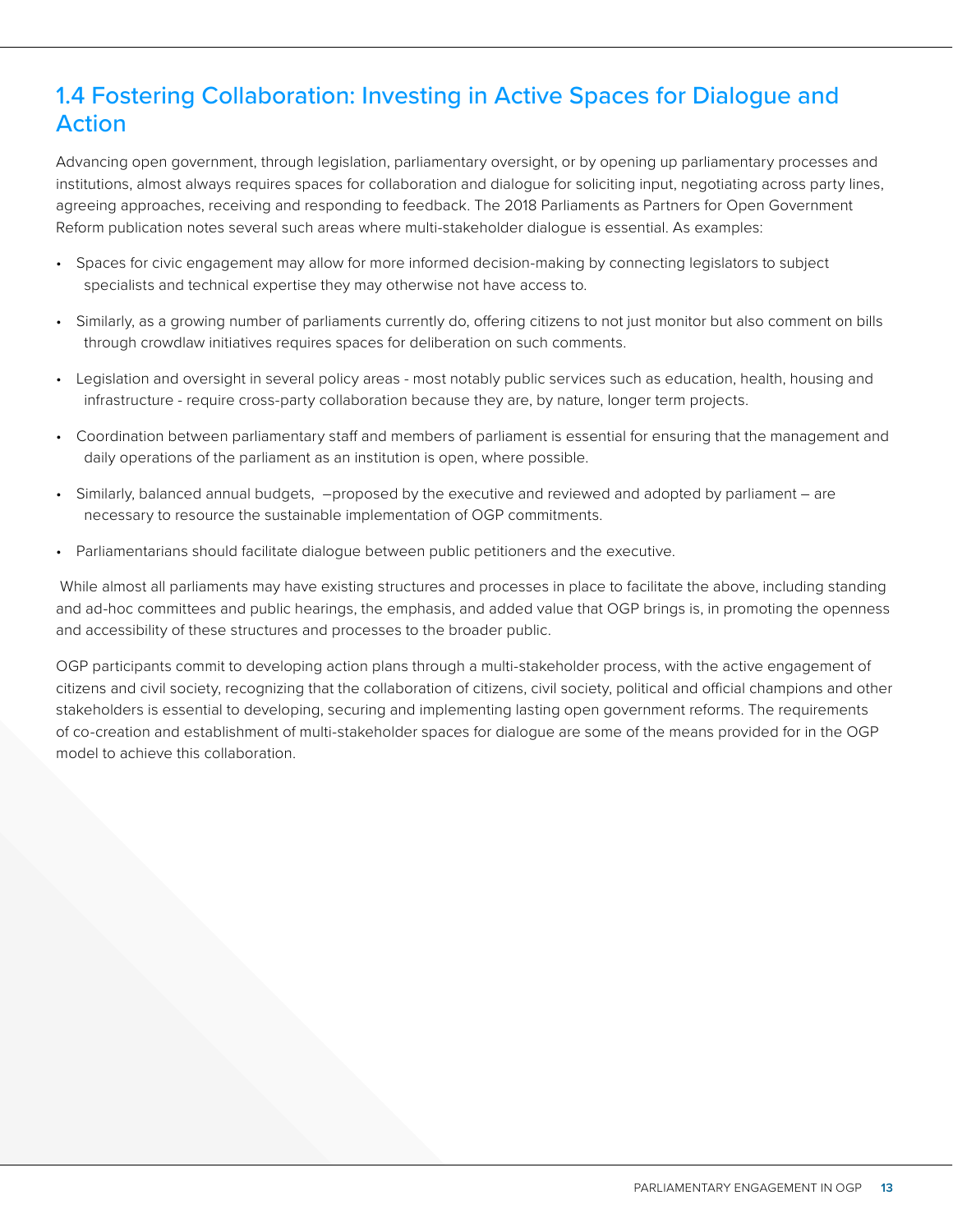### <span id="page-14-0"></span>Section 2: Reviewing the Process of Engagement

The adoption of the 2017 Legislative Engagement Policy formally recognised the role parliaments can play in advancing the open government agenda, and explicitly sought strategic engagement of parliaments in OGP.

It encouraged parliamentary engagement in many forms - from peer learning to members of parliament playing a leading role passing relevant legislation and participating in events to parliament-driven chapters of national action plans. It stipulated that parliaments in OGP members that wish to develop open parliament commitments could do so in two ways:

1. Integrate open parliament commitments in the "Commitment" section of the OGP action plan;

2. A separate parliamentary chapter of the action plan

The policy noted that an action plan is just that - a national action plan, rather than an executive action plan. There it encouraged governments and parliaments to coordinate in the development of action plans. It also noted parliaments that decide to develop a separate chapter should adhere to OGP principles and participation requirements, guidelines and timelines that are in place ) including the IRM monitoring protocol and process, self-assessment and co-creation, action plan submission, and delivery timeframes.

What has been the practice since then, and what lessons can be learned?

#### 2.1 Limited Understanding of What Motivates Parliaments to Engage in OGP

Since the introduction of the Legislative Engagement Policy, seven countries have submitted action plans with separate parliamentary chapters. 26 other countries and six OGP Local members have had parliaments submitting commitments within the Commitment section of the action plan. Political support for this agenda in parliament, the institutional relationship between the parliament and the executive branch , and technical and financial support provided by international partners are all presumably factors influencing the engagement of parliaments across OGP. However this is not currently tracked at the country level or by the OGP Support Unit.

Countries submitting separate parliamentary chapters, and some OGP members that pursued open parliament plans outside of OGP, have often noted 'separation of powers' as the primary reason for not participating in a joint action plan co-creation process together with the executive branch. In these cases, it is seen as difficult to 'join' or 'support' the OGP process if it is perceived as an executive-led initiative. The separation of powers can also make it difficult for the executive branch - in particular the executive's OGP point of contact - to actively engage or 'guide' the legislature, which can be misconstrued as an attempt to interfere in parliamentary affairs. The strength of these considerations depends to a large extent on a country's form of government (presidential, semi-presidential, parliamentary) in addition to political and electoral dynamics.

However, as the data shows, a number of OGP countries have found a way around this potential barrier in pursuing parliament and government commitments within the framework of a single action plan. The Americas region is moving in this direction, with an overarching narrative that has been shifting from open government to open State. Additional data collection is needed to understand other enabling factors that have allowed countries to pursue this mode of parliamentary engagement in OGP, while honoring the separation of powers and to what extent those might offer ways for countries where this remains the single biggest challenge to pursuing a joined-up effortsmenia, Nigeria), or with the support of partners able to connect government officials and legislators on these reforms (Chile, Paraguay).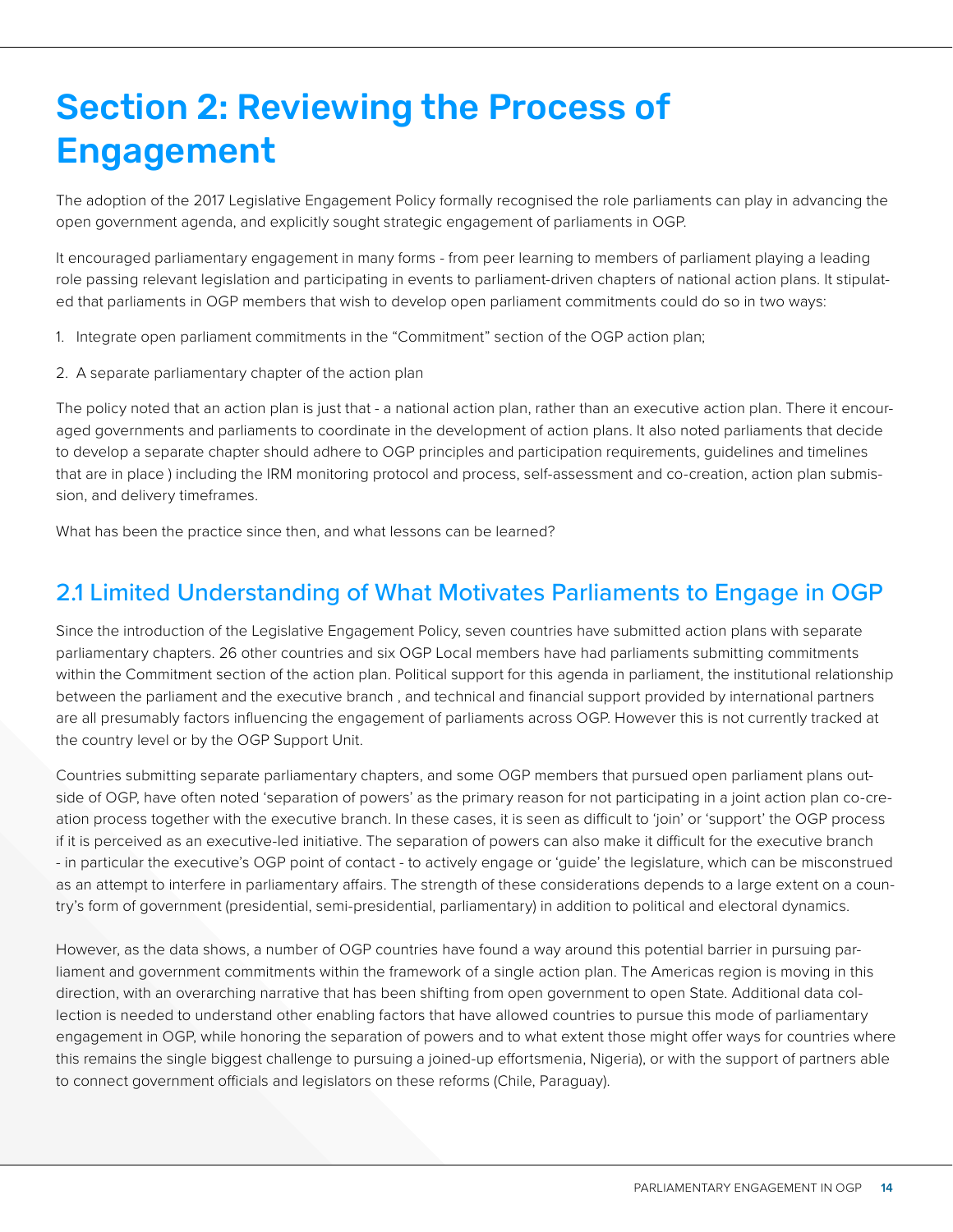Beginning in 2020, the OGP Support Unit began tracking data on OGP multi-stakeholder forums in more detail. Out of the 76 countries OGP has data on, 32 had some active participation by parliamentary actors (Members and/or officials) at some point in the year (for example, Afghanistan, Cabo Verde, Croatia, Kenya, New Zealand). Of those, another 10 had consistent (at least three of four quarters) attendance and participation by parliamentary officers. Others have seen parliamentary engagement in commitments beyond open parliament commitments as result of proactive outreach by domestic actors (Armenia, Nigeria), or with the support of partners able to connect government officials and legislators on these reforms (Chile, Paraguay).

However, there has been no systematic data collection on the degree to which inclusion of open parliament commitments or inclusion of parliamentary representatives in national multi-stakeholder forums has led to improved coordination on commitments related to legislative action, or to increased parliamentary oversight of the action plan. Countries that have submitted open parliament plans as separate chapters of the Action plan have also co-created and implemented those commitments with limited, if any, reference or link to the broader action plan. The parliaments of Georgia and North Macedonia, for example, submitted open parliament plans that met OGP requirements but that did not build on, or engage with, the commitments in the executive action plan. Going forward, it will be important to explore how such opportunities can be enabled and encouraged more fully.

Understanding how best to secure increased engagement of parliaments and better coordination between the different branches of government remains important. In several OGP countries, executive powers may commit - or be asked to commit - to reforms whose adoption or enactment ultimately rests with the legislature (a number of 'legislation' commitments fall into this category). It is important, in those cases, to recognise that the executive branch cannot assume legislative action, and to approach (and where possible involve) parliament in commitment design to adequately account for parliamentary processes. For example, successive action plans for the Philippines and Georgia have included commitments to adopt or amend freedom of information legislation but these have not directly engaged the parliament within the framework of the OGP dialogue, even as advocacy groups have lobbied parliamentarians outside of OGP on this issue. Furthermore, as an increasing number of OGP members take their OGP action plan consultation processes out to citizens, opportunities for funneling ideas or actions to the appropriate branches of government are lost if no proper coordination mechanisms are in place.

#### 2.2 Compliance Trumps Ambition and Meaningful Collaboration in Co-Creation Processes

Under the 2017 Legislative Engagement Policy, function follows form - and function, inevitably, suffers. The requirement that parliamentary chapters that have been separately co-created by the parliament through its own process be submitted and reviewed as part of the action plan, following the same timeline as the executive branch and reporting to the executive PoC, hampers the co-creation of open parliament plans. Some parliaments have rushed co-creation processes that do not meet the OGP co-creation standards to meet deadlines. Others have chosen to postpone or not co-create at all, because the timelines for the executive branch do not align with those of the parliament. As a result, parliaments and/or partners may have been inadvertently motivated to 'get the plan out' rather than 'get the plan right'.

The number of civil society groups engaging in the parliamentary co-creation process has also largely been limited to groups that include parliamentary reforms within their organisational focus, rather than the broad base of civil society actors engaged in legislative advocacy outside of OGP. Efforts to consult outside of the open parliament working groups have been limited. To advance parliamentary engagement on the core open government challenges cited throughout this paper (anti-corruption, civic space, an open response and recovery to the COVID-19 crisis), bringing a broader spectrum of civil society organisations into these conversations will be pivotal. Examples of parliaments already engaging with civil society across a range of policy areas, beyond opening up parliament itself, include Paraguay and Chile, where a number of organisations with a core focus on public services are part of the conversation.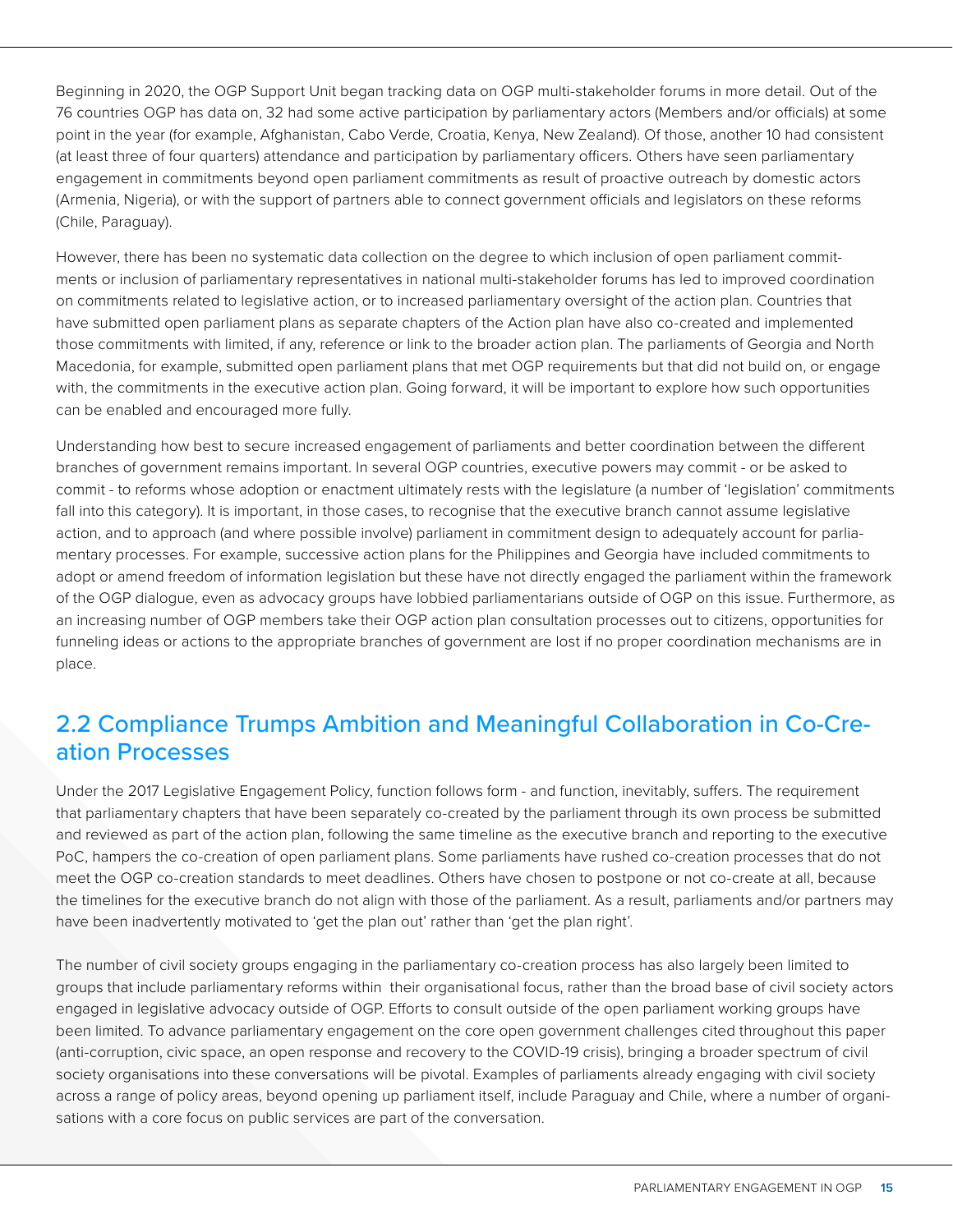OGP stakeholders do, however, recognise that open parliament plans have provided important opportunities for parliaments and civil society organisations to come together, often with limited precedent. Civil society actors that have been engaged have repeatedly expressed that OGP helped create a much-needed space for exchange, with lines of communication remaining open, even in challenging circumstances. Similarly, legislators and parliamentary staff have indicated that the OGP process positively influenced perceptions of civil society and civil society engagement, and helped socialise the concept of a more open legislature among (leading) members of parliament and staff.

Ownership of this agenda by the legislative actors involved (parliamentary staff and senior members of parliament across politics groups and at all levels) is also key to strong co-creation processes and ambitious commitments. Some parliaments have taken steps to ensure cross-party engagement. The parliament of Georgia, for example, has an Open Governance Permanent Council that in turn engages publicly through a Consultative Group consisting of 17 civil society organisations. However, open parliament plans are often driven by one or two champions in parliament and typically lack the cross-party support or institutional buy-in to allow for transformative commitments. In such cases, as there is little or no accountability on the part of the institution as a whole, results will be uneven at best. Building political will and ensuring a commitment to this agenda beyond partisan interests will be critical to transformative and sustainable reforms. Resourcing is key: where no dedicated staff are in place to advance this agenda, - both internally and with external stakeholders - critical momentum may be lost. To strengthen both the quality of the co-creation process and the resulting commitments going forward, broader support across the institution - including from senior staff - will be paramount.

Finally, as previously mentioned, the provenance of open parliament commitments within action plans is not tracked at this time, and therefore it is hard to ascertain the degree to which those commitments have been co-created even if the action plan as a whole may have been co-created.

#### 2.2 Current rules limit opportunities for timely monitoring and learning

The existing model of engagement creates complications for OGP's Independent Reporting Mechanism, for parliaments, and for partners. The IRM has reviewed open parliament plans in all cases where they were submitted as part of the action plan, which has typically meant reviewing two fully separate processes, as provided for by the current policy. Several parliaments would welcome more room for the legislative co-creation process than is currently possible in a single 'combined' IRM report, while others object to any review that is not done by a recognised 'parliamentary' body.

Open parliament chapters that are submitted as amendments to the action plan, taking advantage of OGP rules that allow action plans to be amended up to a year after the original submission due date, are not featured in the IRM design reports. This is a missed opportunity for learning and course correction during implementation. To date, three open parliament plans (Morocco, Kyrgyzstan and Chile) fall into this category.

The current scope of the IRM and rules in place also do not need an assessment of the extent to which parliaments are engaged in furthering other open government objectives beyond looking at the co-creation process and the commitments included in the action plans or in parliamentary chapters. Here too there is a missed opportunity for those engaged in these processes in being asked to critically examine gaps and consider actions for improvements.

#### *Need for strengthened guidance and support from OGP*

Formal OGP guidance for parliamentary engagement does not extend beyond the 2017 Legislative Engagement Policy, and support to parliaments is provided ad hoc. An important consequence of this is that parliamentary engagement remains quite insular. It is not yet part of the standard OGP toolbox, or quidance materials such as the [OGP Handbook](https://www.opengovpartnership.org/documents/ogp-national-handbook/).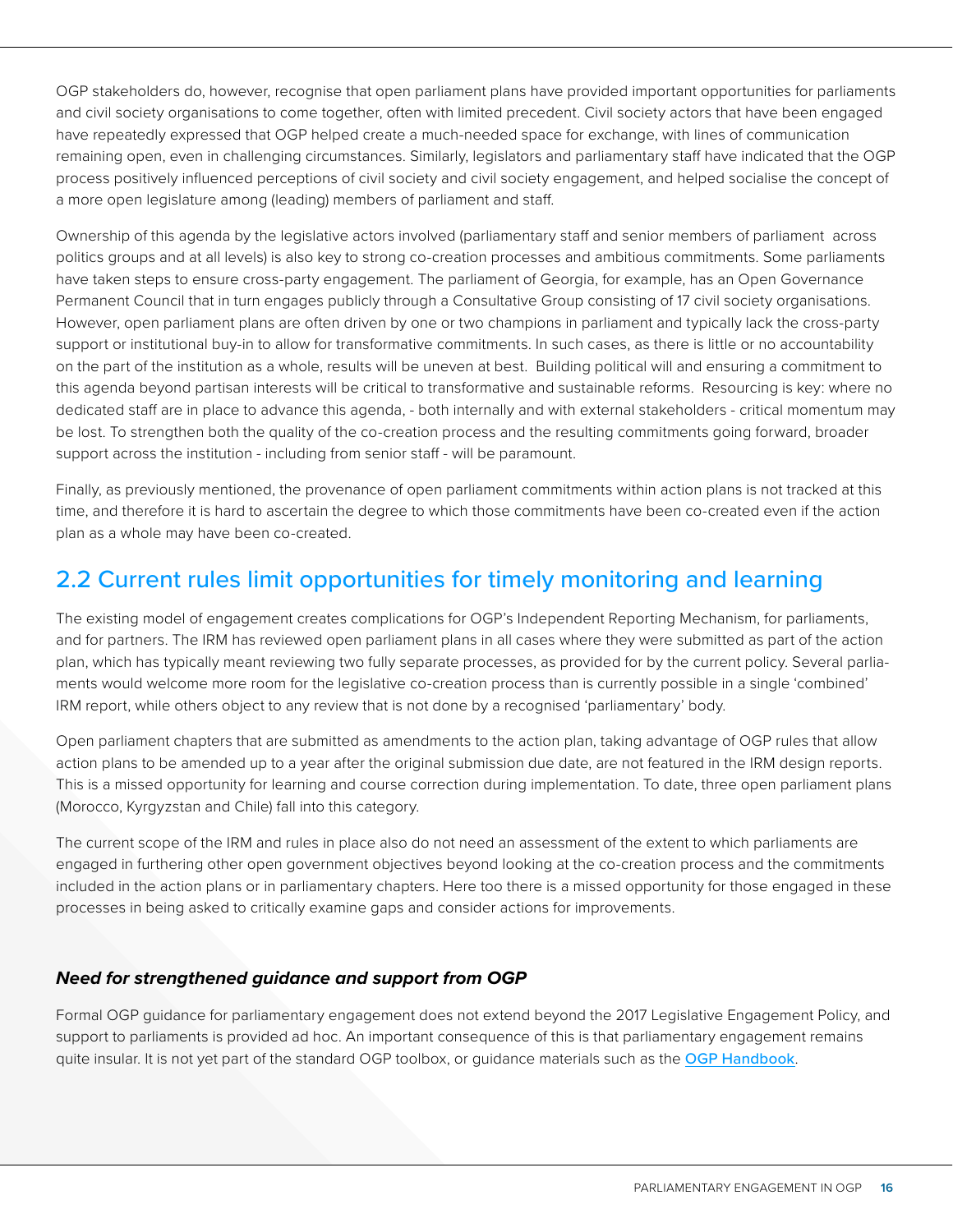In practice, this often creates difficulties. There is currently no requirement for parliaments to appoint a formal parliamentary focal point. Significant information gaps on rules, requirements, support and opportunities available remain on both sides due to the lack of necessary processes for such focal points in parliaments and parliamentary multi-stakeholder forums (where they exist), in addition to all formal communications from the OGP Support Unit to countries channeled through the executive branch.

The OGP Support Unit's regional coordinators work with parliaments on a case-by-base basis, without sufficiently clear guidance on what is possible or expected. On the parliament side, this can lead to a lack of clarity or misinterpretation of OGP rules, requirements and support opportunities. On the government side, OGP points of contact are not systematically informed of parliamentary engagement models in OGP, and are rarely proactively encouraged to explore opportunities. This leads to uneven engagement and missed opportunities, particularly when it comes to legislative support for, and oversight of, open government commitments.

#### *Emerging Insights*

Parliaments are participating in action plans in growing numbers, but they continue to sit somewhat uneasily in the OGP space. Their integration in the OGP process is typically partial at best: by design in some cases, but due to a lack of suitable guidance and proactive engagement in others.

Systematic engagement of parliaments in OGP requires action by a number of actors:

- For the executive-led OGP process, points of contact, OGP multi-stakeholder forum representatives, and agencies or organizations responsible for commitments need to assess the extent to which commitments need to be supported by legislative action and with that undertake strategies to engage with parliaments early in the co-creation phase as well as during implementation. Civil society actors in particular have a crucial role to play in advocating for parliaments to participate in OGP processes and in connecting their legislative advocacy outside OGP to reforms pursued within OGP action plans.
- Where a single OGP multi-stakeholder forum and co-creation exercise involving both the executive and the legislative branches are not feasible, other forms of communication and coordination need to be pursued by the executive point of contact and convenors of open parliament processes and/or relevant parliamentary bodies.
- Convenors and supporters of open parliament processes need to ensure that these processes include cross-party representation, engagement of parliamentary staff, senior members of parliaments, as well as dialogue with citizens, and civil society as representatives of citizens' interests. An assessment of the role the parliament can play in advancing or maintaining oversight over the executive's commitments in OGP should also be part of the open parliament process if the full potential of parliamentary engagement in OGP is to be realized.
- Finally the OGP Support Unit needs to improve guidance and support available to parliaments themselves as well as the stakeholders engaging in the executive process. Dedicated opportunities for learning and exchange should extend beyond parliamentary actors to include government officials and international and local civil society actors.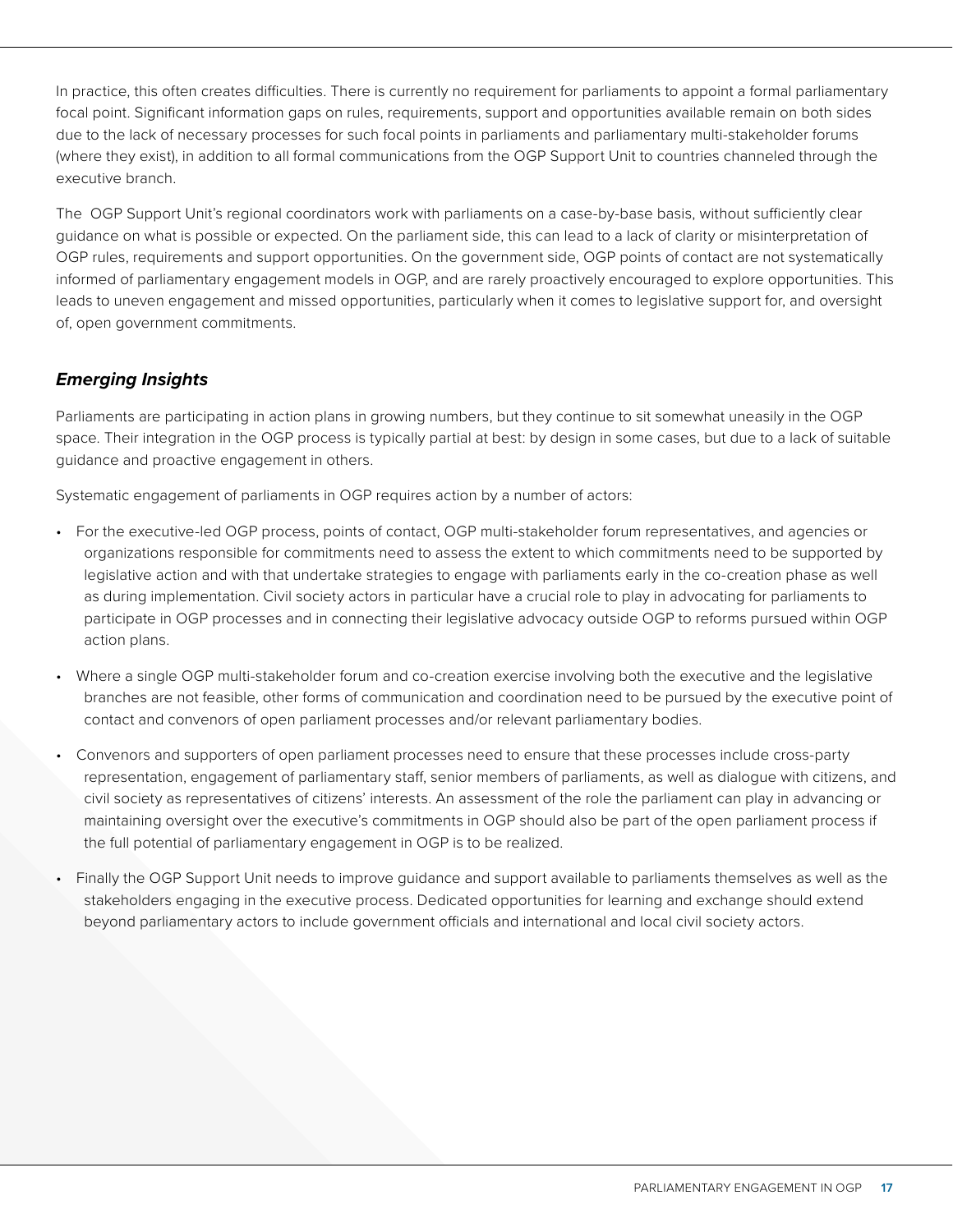*Questions for consultation:*

- For countries where parliaments convene separate co-creation processes, how might de-linking the executive and parliament action plan submissions improve the co-creation of open parliament plans? Concretely, how could parliaments be encouraged to meet OGP's co-creation standards?
- The majority of parliaments currently participate in joint co-creation exercises with the executive. Would the option to de-link executive and parliament action plan submissions inadvertently encourage them to pursue separate processes?
- For parliaments convening separate co-creation processes, what roles/functions might serve best as the equivalent of the executive's "Ministerial Point of Contact" and "Working Level Point of Contact"?
- What might a fit for purpose monitoring mechanism for the open parliament plans look like?
- Beyond the rules, what types of guidance would parliaments and the executive benefit from?